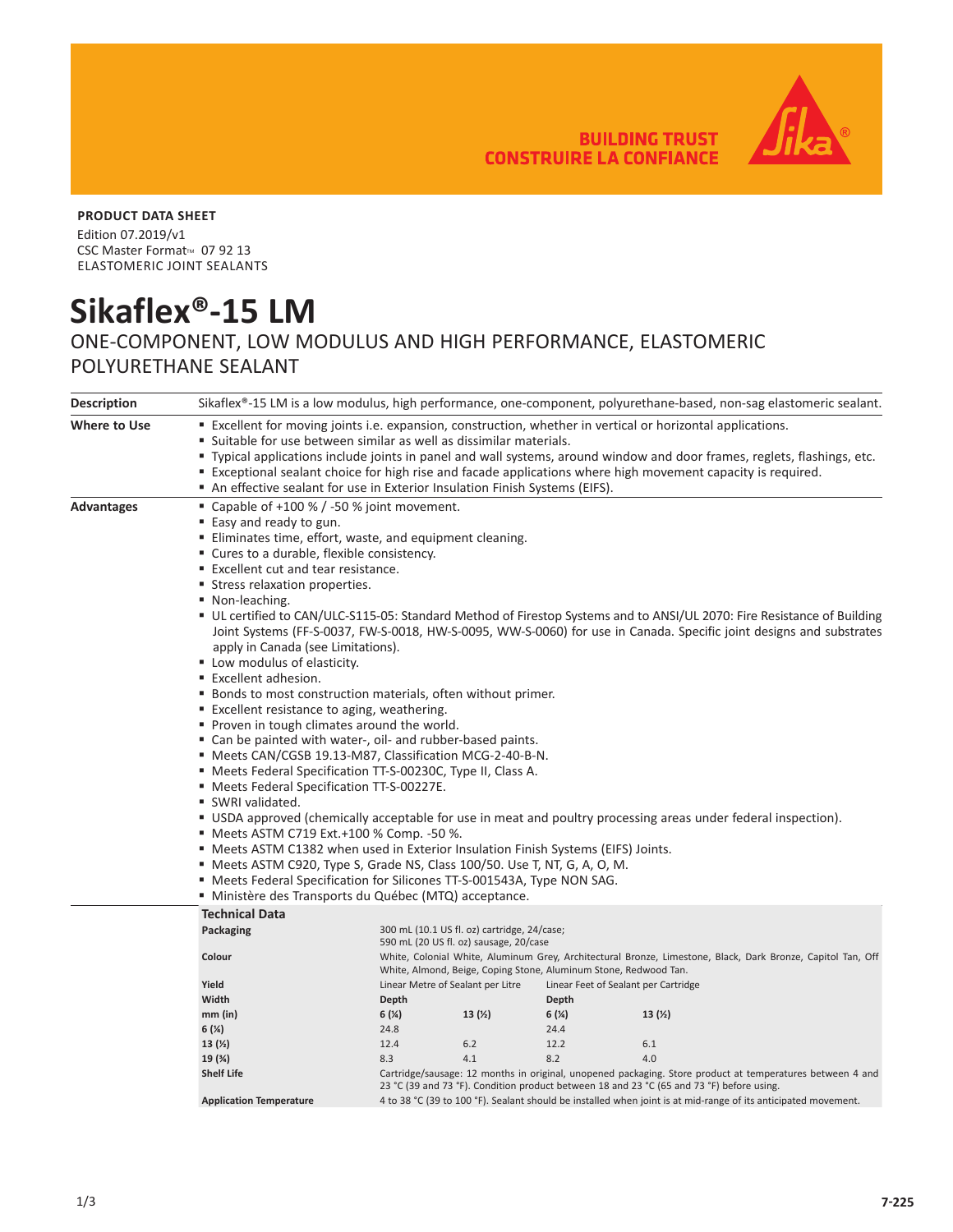|                    | Properties at 23 °C (73 °F) and 50 % R.H.                                                                                                     |                                              |       |                                                                                                                                                                             |  |  |  |
|--------------------|-----------------------------------------------------------------------------------------------------------------------------------------------|----------------------------------------------|-------|-----------------------------------------------------------------------------------------------------------------------------------------------------------------------------|--|--|--|
|                    | <b>Service Range</b>                                                                                                                          | -40 to 77 °C (-40 to 170 °F)                 |       |                                                                                                                                                                             |  |  |  |
|                    | <b>Curing Rate</b>                                                                                                                            | Tack-free time                               |       | 3 to 6 hours (TT-S-00230C)                                                                                                                                                  |  |  |  |
|                    |                                                                                                                                               | Tack-free to touch                           |       | 3 hours                                                                                                                                                                     |  |  |  |
|                    |                                                                                                                                               | Final cure                                   |       | 7 to 10 days                                                                                                                                                                |  |  |  |
|                    | <b>Shore A Hardness ASTM D2240</b>                                                                                                            |                                              |       |                                                                                                                                                                             |  |  |  |
|                    | 21 days                                                                                                                                       | $25 \pm 5$                                   |       |                                                                                                                                                                             |  |  |  |
|                    | <b>Tensile Properties ASTM D412</b>                                                                                                           |                                              |       |                                                                                                                                                                             |  |  |  |
|                    | 21 days                                                                                                                                       | Tensile stress                               |       | 0.86 MPa (125 psi)                                                                                                                                                          |  |  |  |
|                    |                                                                                                                                               | Elongation at break                          |       | 700 %                                                                                                                                                                       |  |  |  |
|                    |                                                                                                                                               | Modulus of elasticity                        | 25 %  | 0.13 MPa (20 psi)                                                                                                                                                           |  |  |  |
|                    |                                                                                                                                               |                                              | 50 %  | 0.24 MPa (35 psi)                                                                                                                                                           |  |  |  |
|                    |                                                                                                                                               |                                              | 100 % | 0.34 MPa (50 psi)                                                                                                                                                           |  |  |  |
|                    | Adhesion in Peel TT-S-00230C                                                                                                                  |                                              |       |                                                                                                                                                                             |  |  |  |
|                    | <b>Substrate</b>                                                                                                                              | <b>Peel Strength</b>                         |       | <b>Adhesion Loss</b>                                                                                                                                                        |  |  |  |
|                    | Aluminum<br>Glass                                                                                                                             | 4.25 N/mm (25 lb/in)<br>4.25 N/mm (25 lb/in) |       | 0%<br>0%                                                                                                                                                                    |  |  |  |
|                    | Concrete                                                                                                                                      | 5.1 N/mm (30 lb/in)                          |       | 0%                                                                                                                                                                          |  |  |  |
|                    | <b>Weathering Resistance</b>                                                                                                                  | Excellent                                    |       |                                                                                                                                                                             |  |  |  |
|                    | <b>VOC Content</b>                                                                                                                            | 47.9 $g/L$                                   |       |                                                                                                                                                                             |  |  |  |
|                    | <b>Chemical Resistance</b>                                                                                                                    |                                              |       | Good resistance to water, diluted acids, and diluted alkalines. Not normally for fully immersed conditions.                                                                 |  |  |  |
|                    | preparation, application, curing and test methods.                                                                                            |                                              |       | Product properties are typically averages, obtained under laboratory conditions. Reasonable variations can be expected on-site due to local factors, including environment, |  |  |  |
|                    |                                                                                                                                               |                                              |       |                                                                                                                                                                             |  |  |  |
| <b>HOW TO USE</b>  |                                                                                                                                               |                                              |       |                                                                                                                                                                             |  |  |  |
| Surface            |                                                                                                                                               |                                              |       | All joint surfaces must be clean, sound, dry and frost-free. Joint walls must be free of oils, tar, asphalt, bitumen, grease, paints,                                       |  |  |  |
| Preparation        |                                                                                                                                               |                                              |       | coatings, sealers, curing compound residues and any other foreign matter that might prevent adhesion. Ideally this should                                                   |  |  |  |
|                    |                                                                                                                                               |                                              |       | be accomplished by mechanical means. Bond breaker tape or backer rod must be used in bottom of joint to prevent bond.                                                       |  |  |  |
| Priming            |                                                                                                                                               |                                              |       | Priming is not usually necessary. Most substrates only require priming if testing indicates a need or where sealant will                                                    |  |  |  |
|                    |                                                                                                                                               |                                              |       |                                                                                                                                                                             |  |  |  |
|                    | be subjected to water immersion after cure. Consult Sikaflex® Primers Product Data Sheet or contact Sika Canada for<br>additional information |                                              |       |                                                                                                                                                                             |  |  |  |
|                    |                                                                                                                                               |                                              |       |                                                                                                                                                                             |  |  |  |
|                    |                                                                                                                                               |                                              |       |                                                                                                                                                                             |  |  |  |
|                    | Note: Most Exterior Insulation Finish System (EIFS) manufacturers recommend the use of a primer. When EIFS                                    |                                              |       |                                                                                                                                                                             |  |  |  |
|                    |                                                                                                                                               |                                              |       | manufacturer specifies a primer or if on-site bond testing indicates a primer is necessary, Sikaflex®-429 primer is                                                         |  |  |  |
|                    |                                                                                                                                               |                                              |       | recommended. On-site adhesion testing is recommended with final system prior to the start of a job.                                                                         |  |  |  |
| <b>Application</b> |                                                                                                                                               |                                              |       | Recommended application temperatures between 4 to 38 °C (39 to 100 °F). For cold-weather application, store units at                                                        |  |  |  |
|                    |                                                                                                                                               |                                              |       | approximately 21 °C (70 °F); remove just prior to using. Make sure joint is frost-free. Cut plastic tip on cartridge to desired                                             |  |  |  |
|                    | joint size. Puncture airtight seal at base of tip. Place nozzle of gun into bottom of joint and fill entire joint. Keeping the                |                                              |       |                                                                                                                                                                             |  |  |  |
|                    |                                                                                                                                               |                                              |       |                                                                                                                                                                             |  |  |  |
|                    | nozzle deep in the sealant, continue with a steady flow of sealant preceding nozzle to avoid air entrapment. Also, avoid                      |                                              |       |                                                                                                                                                                             |  |  |  |
|                    | overlapping of sealant since this also entraps air. Tool as required. Proper joint design for moving joints is 2:1 width to                   |                                              |       |                                                                                                                                                                             |  |  |  |
|                    | depth ratio, with a recommended 6 mm (1/4 in) minimum and 13 mm (1/2 in) maximum depth of sealant. For non-                                   |                                              |       |                                                                                                                                                                             |  |  |  |
|                    | moving joints, the width to depth ratio can vary. Install with hand or power operated caulking gun. For best performance,                     |                                              |       |                                                                                                                                                                             |  |  |  |
|                    |                                                                                                                                               |                                              |       |                                                                                                                                                                             |  |  |  |
| Clean Up           |                                                                                                                                               |                                              |       | Sikaflex <sup>®</sup> -15 LM should be gunned into joint when joint slot is at mid-point of its designed expansion and contraction.                                         |  |  |  |
|                    |                                                                                                                                               |                                              |       |                                                                                                                                                                             |  |  |  |
|                    |                                                                                                                                               |                                              |       | Uncured material can be removed from equipment and tools using Sika® Urethane Thinner and Cleaner. Cured material                                                           |  |  |  |
|                    |                                                                                                                                               |                                              |       | can only be removed manually or mechanically. For removal of uncured material from hands and sensitive surfaces, use                                                        |  |  |  |
|                    | Sika <sup>®</sup> Hand Cleaner.                                                                                                               |                                              |       |                                                                                                                                                                             |  |  |  |
| Limitations        |                                                                                                                                               |                                              |       | Allow one (1) week to cure under standard conditions when using Sikaflex®-15 LM in water immersion situations and                                                           |  |  |  |
|                    | prior to painting.                                                                                                                            |                                              |       |                                                                                                                                                                             |  |  |  |
|                    |                                                                                                                                               |                                              |       | " When overcoating with water-, oil- and rubber-based paints, compatibility and adhesion testing is essential.                                                              |  |  |  |
|                    |                                                                                                                                               |                                              |       | Avoid exposure to high levels of chlorine. (Maximum continuous level is 5 ppm of chlorine.)                                                                                 |  |  |  |
|                    |                                                                                                                                               |                                              |       | ■ Maximum depth of sealant must not exceed 13 mm (1/2 in); minimum depth is 6 mm (1/4 in).                                                                                  |  |  |  |
|                    |                                                                                                                                               |                                              |       | Avoid contact with materials or surfaces impregnated with, or containing, oil, asphalt, tar or bituminous substances.                                                       |  |  |  |
|                    |                                                                                                                                               |                                              |       | • Do not apply or cure in the presence of uncured silicone sealants, alcohol and other solvent cleaners.                                                                    |  |  |  |
|                    |                                                                                                                                               |                                              |       | " Do not apply when moisture-vapour-transmission condition exists from the substrate as this can cause bubbling within                                                      |  |  |  |
|                    | the sealant.                                                                                                                                  |                                              |       |                                                                                                                                                                             |  |  |  |
|                    |                                                                                                                                               |                                              |       |                                                                                                                                                                             |  |  |  |
|                    |                                                                                                                                               |                                              |       | " Some minimal surface skinning of product may be present in bulk packaging (pails, drums) within its shelf life. Cut and                                                   |  |  |  |
|                    | discard cured material to expose the uncured product that still may be used.                                                                  |                                              |       |                                                                                                                                                                             |  |  |  |
|                    | " Use opened cartridges and uni-pac sausages the same day.                                                                                    |                                              |       |                                                                                                                                                                             |  |  |  |
|                    | " When applying sealant, avoid air-entrapment.                                                                                                |                                              |       |                                                                                                                                                                             |  |  |  |
|                    | " Since system is moisture-cured, permit sufficient exposure to air.                                                                          |                                              |       |                                                                                                                                                                             |  |  |  |
|                    | • White colour tends to yellow slightly when exposed to ultraviolet rays.                                                                     |                                              |       |                                                                                                                                                                             |  |  |  |
|                    |                                                                                                                                               |                                              |       | " Light colours can yellow slightly if exposed to direct gas-fired heating elements prior to formation of initial skin.                                                     |  |  |  |
|                    |                                                                                                                                               |                                              |       | " The ultimate performance of Sikaflex®-15 LM depends on good joint design and proper application to properly                                                               |  |  |  |
|                    | prepared joint surfaces.                                                                                                                      |                                              |       |                                                                                                                                                                             |  |  |  |
|                    |                                                                                                                                               |                                              |       | " Fire-stopping and fire-resistance certification is based upon specific substrates, contact materials and joint configurations.                                            |  |  |  |
|                    |                                                                                                                                               |                                              |       | Sika Canada must be consulted before proceeding with use of the product for such works.                                                                                     |  |  |  |
|                    | ■ The depth of sealant in horizontal joints subject to traffic is 13 mm (1/2 in).                                                             |                                              |       |                                                                                                                                                                             |  |  |  |
|                    | " Do not tool with detergent or soap solutions.                                                                                               |                                              |       |                                                                                                                                                                             |  |  |  |

2/3 Sikaflex®-15 LM CSC Master Format™ 07 92 13 ELASTOMERIC JOINT SEALANTS